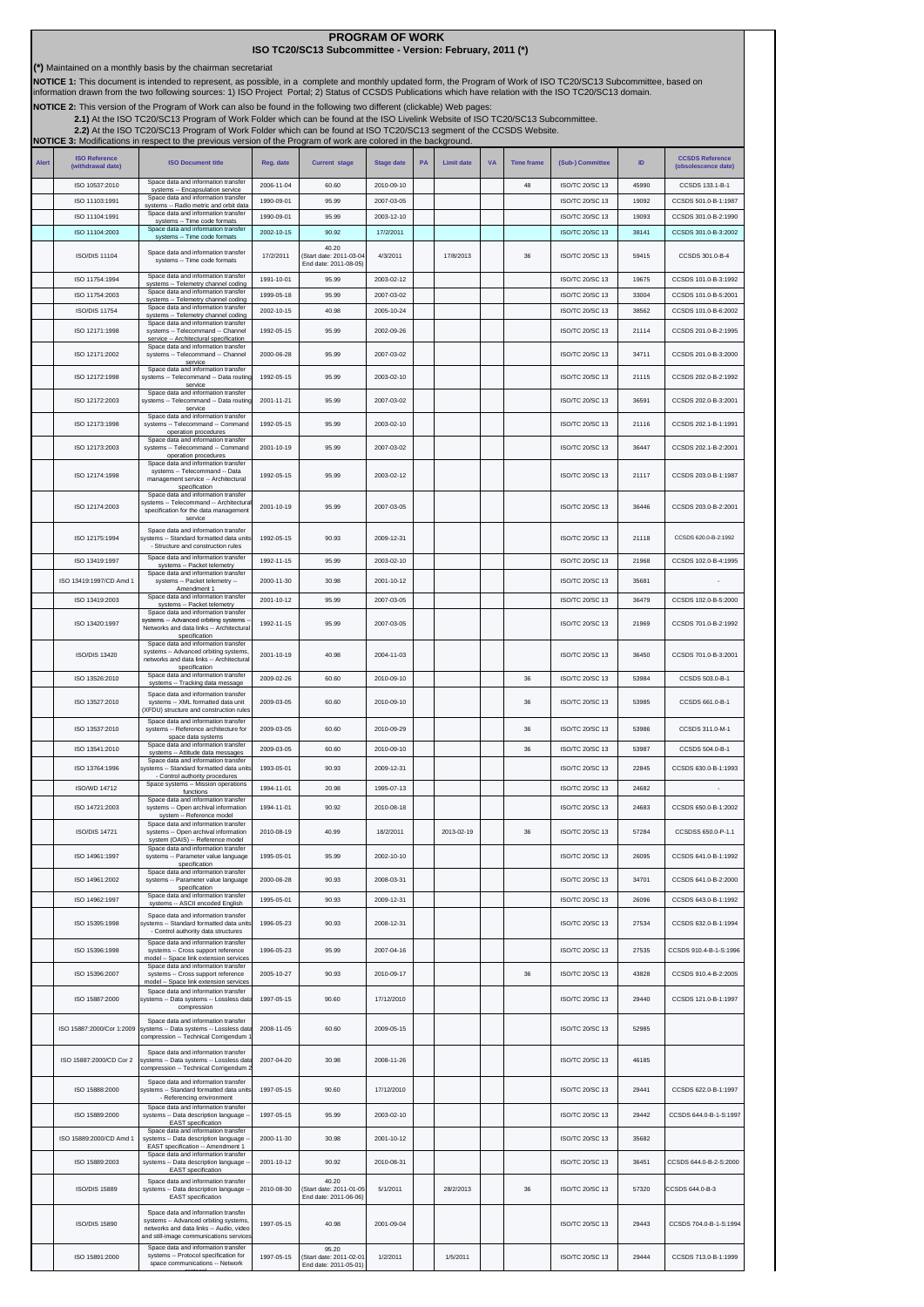|   | ISO 15892:2000            | Space data and information transfer<br>systems -- Protocol specification for<br>space communications -- Security                                     | 1997-05-15 | 95.20<br>(Start date: 2011-02-01<br>End date: 2011-05-01) | 1/2/2011   |   | 1/5/2011   |        | ISO/TC 20/SC 13        | 29445 | CCSDS 713.5-B-1:1999    |
|---|---------------------------|------------------------------------------------------------------------------------------------------------------------------------------------------|------------|-----------------------------------------------------------|------------|---|------------|--------|------------------------|-------|-------------------------|
|   | ISO 15893:2000            | Space data and information transfer<br>systems -- Protocol specification for<br>space communications -- Transport<br>protocol                        | 1997-05-15 | 95.99                                                     | 2010-09-10 |   |            |        | ISO/TC 20/SC 13        | 29446 | CCSDS 714.0-B-1:1999    |
|   | ISO 15893:2010            | Space data and information transfer<br>systems -- Space communications<br>protocol specification (SCPS) --<br>Transport protocol (SCPS-TP)           | 2007-03-06 | 60.60                                                     | 2010-09-10 |   |            | 48     | ISO/TC 20/SC 13        | 45986 | CCSDS 714.0-B-2         |
|   | ISO 15894:2000            | Space data and information transfer<br>systems -- Protocol specification for<br>space communications -- File protocol                                | 1997-05-15 | 95.20<br>(Start date: 2011-02-01<br>End date: 2011-05-01) | 1/2/2011   |   | 1/5/2011   |        | ISO/TC 20/SC 13        | 29447 | CCSDS 717.0-B-1:1999    |
|   | ISO/DIS 16363             | Space data and information transfer<br>systems - Audit and certification of<br>trustworthy digital repositories                                      | 2010-04-08 | 40.60                                                     | 23/2/2011  |   | 2012-10-08 | 36     | ISO/TC 20/SC 13        | 56510 | CCSDS 652.0-R-1         |
|   | ISO/CD 16919              | Requirements for bodies providing audit<br>and certification of candidate trustworthy<br>digital repositories                                        | 2010-12-07 | 40.20<br>(Start date: 2011-01-18<br>End date: 2011-06-19) | 18/1/2011  |   | 7/6/2013   | 36     | SO/TC 20/SC 13         | 57950 | CCSDS 652.1-R.1         |
|   | <b>ISO/DIS 17107</b>      | Space data and information transfer<br>systems -- XML specification for                                                                              | 20/1/2011  | 40.20<br>(Start date: 2011-02-08                          | 8/2/2011   |   | 20/7/2013  | 36     | <b>ISO/TC 20/SC 13</b> | 59155 |                         |
|   | <b>ISO/DIS 17214</b>      | navigation data messages<br>Space data and information transfer<br>systems -- Spacecraft onboard interface                                           | 17/2/2011  | End date: 2011-07-09)<br>40.20<br>(Start date: 2011-03-04 | 4/3/2011   |   | 17/8/2013  | 36     | ISO/TC 20/SC 13        | 59416 | CCSDS 872.0-M-1         |
|   | ISO 17355:2003            | services -- Time access service<br>Space data and information transfer                                                                               | 1999-05-18 | End date: 2011-08-05)<br>95.99                            | 2004-05-18 |   |            |        | ISO/TC 20/SC 13        | 33005 | CCSDS 727.0-B-1 S:2002  |
|   | ISO 17355:2004            | systems -- CCSDS file delivery protocol<br>Space data and information transfer                                                                       | 2002-10-15 | 95.99                                                     | 2007-05-07 |   |            |        | ISO/TC 20/SC 13        | 38593 |                         |
|   | ISO 17355:2007            | systems -- CCSDS file delivery protocol<br>Space data and information transfer<br>systems -- CCSDS file delivery protocol                            | 2005-10-27 | 90.92                                                     | 2007-08-10 |   |            | 36     | ISO/TC 20/SC 13        | 43829 | CCSDS 727.0-B-3 S: 2005 |
| Ξ | ISO/CD 17355              | Space data and information transfer<br>systems -- CCSDS file delivery protocol                                                                       | 2007-08-10 | 30.98                                                     | 2010-03-05 |   |            | 48     | ISO/TC 20/SC 13        | 50246 | CCSDS 727.0-B-4: 2007   |
|   | ISO 17433:2001            | Space data and information transfer<br>systems -- Packet telemetry services                                                                          | 1998-06-30 | 95.99                                                     | 2003-02-11 |   |            |        | ISO/TC 20/SC 13        | 28460 | CCSDS 103.0-B-1 S:1996  |
|   | ISO 17433:2003            | Space data and information transfer<br>systems -- Packet telemetry services                                                                          | 2001-10-19 | 95.99                                                     | 2007-03-05 |   |            |        | ISO/TC 20/SC 13        | 36448 | CCSDS 103.0-B-2 S:2001  |
|   | ISO 20652:2006            | Space data and information transfer<br>systems -- Producer-archive interface -<br>Methodology abstract standard                                      | 2003-04-10 | 90.93                                                     | 2009-06-30 |   |            |        | ISO/TC 20/SC 13        | 39577 | CCSDS 651.0-M-1:2004    |
|   | ISO 21459:2006            | Space data and information transfer<br>systems -- Proximity-1 space link protoc<br>-- Coding and synchronization sublayer                            | 2004-01-09 | 90.93                                                     | 2009-12-31 |   |            | 48     | ISO/TC 20/SC 13        | 40247 | CCSDS 211.2-B-1:2003    |
|   | ISO 21460:2006            | Space data and information transfer<br>systems -- Proximity-1 space link protoco<br>-- Physical layer                                                | 2004-01-09 | 95.99                                                     | 2007-10-10 |   |            | 48     | ISO/TC 20/SC 13        | 40248 | CCSDS 211.1-B-1         |
|   | ISO 21460:2007            | Space data and information transfer<br>systems -- Proximity-1 space link protoco<br>-- Physical layer                                                | 2006-09-12 | 90.60                                                     | 17/3/2011  |   |            | 36     | ISO/TC 20/SC 13        | 44999 | CCSDS 211.1-B-3         |
|   | ISO 21961:2003            | Space data and information transfer<br>systems -- Data entity dictionary<br>specification language (DEDSL) --<br>Abstract syntax                     | 2001-06-29 | 90.93                                                     | 2008-06-30 |   |            |        | ISO/TC 20/SC 13        | 36036 | CCSDS 647.1-B-1:2001    |
|   | ISO 21962:2003            | Space data and information transfer<br>systems -- Data entity dictionary<br>specification language (DEDSL) -- PVL<br>syntax                          | 2001-06-29 | 90.93                                                     | 2008-06-30 |   |            |        | ISO/TC 20/SC 13        | 36037 | CCSDS 647.2-B-1:2001    |
|   | ISO 22641:2005            | Space data and information transfer<br>systems -- TM (telemetry)<br>synchronization and channel coding                                               | 2001-10-12 | 90.93                                                     | 2008-12-31 | a |            |        | ISO/TC 20/SC 13        | 36375 | CCSDS 131.0-B-1:2003    |
|   | ISO 22642:2005            | Space data and information transfer<br>systems -- TC (telecommand)<br>synchronization and channel coding                                             | 2001-10-12 | 90.93                                                     | 2008-12-31 |   |            |        | ISO/TC 20/SC 13        | 36376 | CCSDS 231.0-B-1:2003    |
|   | ISO 22642:2005/Cor 1:2007 | Space data and information transfer<br>systems -- TC (telecommand)<br>synchronization and channel coding -<br>Technical Corrigendum 1                | 2007-08-21 | 60.60                                                     | 2007-10-03 |   |            |        | ISO/TC 20/SC 13        | 50342 |                         |
|   | ISO 22643:2003            | Space data and information transfer<br>systems -- Data entity dictionary<br>specification language (DEDSL) --                                        | 2001-07-20 | 90.93                                                     | 2009-04-01 |   |            | 36     | ISO/TC 20/SC 13        | 36377 | CCSDS 647.3-B-1:2002    |
|   | ISO 22644:2006            | XML/DTD Syntax<br>Space data and information transfer<br>systems -- Orbit data messages                                                              | 19/5/2005  | 90.92                                                     | 7/5/2008   |   |            | 36     | ISO/TC 20/SC 13        | 42722 | CCSDS 502.0-B-1         |
|   | ISO/CD 22644              | Space data and information transfer<br>systems -- Orbit data messages                                                                                | 2001-10-12 | 30.98                                                     | 2004-11-03 |   |            |        | ISO/TC 20/SC 13        | 36379 |                         |
|   | ISO 22645:2005            | Space data and information transfer<br>systems -- TM (telemetry) space data linl<br>protocol                                                         | 2001-10-12 | 90.93                                                     | 2008-12-31 |   |            |        | ISO/TC 20/SC 13        | 36380 | CCSDS 132.0-B-1:2003    |
|   | ISO 22646:2005            | Space data and information transfer<br>systems -- Space packet protocol                                                                              | 2001-10-12 | 90.93                                                     | 2008-12-31 |   |            |        | ISO/TC 20/SC 13        | 36381 | CCSDS 133.0-B-1:2003    |
|   | ISO 22647:2006            | Space data and information transfer<br>systems -- Space link identifiers                                                                             | 2001-10-12 | 95.99                                                     | 2010-09-10 |   |            |        | ISO/TC 20/SC 13        | 36383 | CCSDS 135.0-B-1:2002    |
|   | ISO 22647:2010            | Space data and information transfer<br>systems -- Space link identifiers                                                                             | 2007-03-14 | 60.60                                                     | 2010-09-10 |   |            | 48     | ISO/TC 20/SC 13        | 45987 | CCSDS 135.0-B-3         |
|   | ISO 22663:2006            | Space data and information transfer<br>systems -- Proximity-1 space link protoco<br>-- Data link layer                                               | 2001-10-12 | 95.99                                                     | 2007-10-10 |   |            |        | ISO/TC 20/SC 13        | 36386 | CCSDS 211.0-B-3:2004    |
|   | ISO 22663:2007            | Space data and information transfer<br>systems -- Proximity-1 space link protoco<br>-- Data link layer                                               | 2006-09-12 | 90.60                                                     | 17/3/2011  |   |            | 36     | ISO/TC 20/SC 13        | 45000 | CCSDS 211.0-B-4         |
|   | ISO 22664:2005            | Space data and information transfer<br>systems -- TC (telecommand) space data<br>link protocol                                                       | 2001-10-12 | 90.93                                                     | 2008-12-31 |   |            |        | ISO/TC 20/SC 13        | 36389 | CCSDS 232.0-B-1:2003    |
|   | ISO 22666:2005            | Space data and information transfer<br>systems -- AOS (advanced orbiting<br>systems) space data link protocol<br>Space data and information transfer | 2001-10-12 | 95.99                                                     | 2007-08-15 |   |            |        | ISO/TC 20/SC 13        | 36391 | CCSDS 732.0-B-1:2003    |
|   | ISO 22666:2007            | systems -- AOS (advanced orbiting<br>systems) space data link protocol<br>Space data and information transfer                                        | 2006-06-23 | 90.60                                                     | 17/12/2010 |   |            | 36     | ISO/TC 20/SC 13        | 44866 | CCSDS 732.0-B-2         |
|   | ISO 22667:2005            | systems -- Communication operations<br>Procedure-1<br>Space data and information transfer                                                            | 2001-10-12 | 90.93                                                     | 2008-12-31 |   |            |        | ISO/TC 20/SC 13        | 36392 | CCSDS 232.1-B-1:2003    |
|   | ISO/WD 22668              | systems -- Space link extension (SLE)<br>Service management specification<br>Space data and information transfer                                     | 2001-10-12 | 20.98                                                     | 2003-11-07 |   |            |        | ISO/TC 20/SC 13        | 36393 |                         |
|   | ISO 22669:2003            | systems -- Space link extension (SLE)<br>Return-all-frames service<br>Space data and information transfer                                            | 2001-10-12 | 95.99                                                     | 2007-01-26 |   |            |        | ISO/TC 20/SC 13        | 36394 | CCSDS 911.1-B-1:2002    |
|   | ISO 22669:2007            | systems -- Space link extension (SLE)<br>Return-all-frames service<br>Space data and information transfer                                            | 2004-12-08 | 90.93                                                     | 2010-06-30 |   |            | 36     | ISO/TC 20/SC 13        | 43442 | CCSDS 911.1-B-2         |
|   | ISO 22670:2006            | systems -- Space link extension (SLE)<br>Return-channel-frames service<br>Space data and information transfer                                        | 2001-10-12 | 90.93                                                     | 2009-06-30 |   |            |        | ISO/TC 20/SC 13        | 36395 | CCSDS 911.2-B-1:2004    |
|   | ISO 22671:2005            | systems -- Space link extension (SLE)<br>Forward command link transmission uni<br>(CLTU)<br>Space data and information transfer                      | 2001-10-12 | 95.99                                                     | 2007-01-26 |   |            |        | ISO/TC 20/SC 13        | 36396 | CCSDS 912.1-B-1:2002    |
|   | ISO 22671:2007            | systems -- Space link extension (SLE)<br>Forward communications link<br>transmission unit (CLTU) service<br>Space data and information transfer      | 2004-12-08 | 90.92                                                     | 22/12/2010 |   |            | 36     | ISO/TC 20/SC 13        | 43443 | CCSDS 912.1-B-2         |
| э | ISO 22671:2007/CD Cor 1   | systems -- Space link extension (SLE)<br>Forward communications link<br>transmission unit (CLTU) service --<br>Technical Corrigendum 1               | 2007-10-01 | 30.98                                                     | 17/1/2011  |   |            |        | ISO/TC 20/SC 13        | 50583 |                         |
|   | ISO/DIS 22671             | Space data and information transfer<br>systems -- Space link extension (SLE)<br>Forward communications link<br>transmission unit (CLTU) service      | 22/12/2010 | 40.20<br>(Start date: 2011-02-01<br>End date: 2011-07-02) | 1/2/2011   |   | 22/6/2013  | 36     | ISO/TC 20/SC 13        | 58052 |                         |
|   | ISO 22672:2006            | Space data and information transfer<br>systems -- Space link extension (SLE)<br>Forward space packet service                                         | 2005-05-19 | 90.92                                                     | 22/12/2010 |   |            | 36     | ISO/TC 20/SC 13        | 42721 | CCSDS 912.3-B-1         |
|   | ISO/CD 22672              | Space data and information transfer<br>systems -- Space link extension (SLE)<br>Forward space packet                                                 | 12/10/2001 | 30.98                                                     | 4/5/2004   |   |            | $36\,$ | ISO/TC 20/SC 13        | 36397 |                         |
|   | <b>ISO/DIS 22672</b>      | Space data and information transfer<br>systems -- Space link extension (SLE)<br>Forward space packet service<br>specification                        | 22/12/2010 | 40.20<br>(Start date: 2011-02-01<br>End date: 2011-07-02) | 1/2/2011   |   | 22/6/2013  | 36     | ISO/TC 20/SC 13        | 58052 |                         |
|   | ISO 26143:2007            | Space data and information transfer<br>systems -- Space link extension (SLE)<br>Return operational control fields service                            | 2005-09-08 | 90.93                                                     | 2010-06-30 |   |            | 36     | ISO/TC 20/SC 13        | 43394 | CCSDS 911.5-B-1         |
|   | ISO 26868:2009            | Space data and information transfer<br>systems -- Image data compression                                                                             | 2005-12-02 | 60.60                                                     | 2009-01-29 |   | 2012-01-15 | 36     | ISO/TC 20/SC 13        | 43849 | CCSDS 122.0-B-1         |